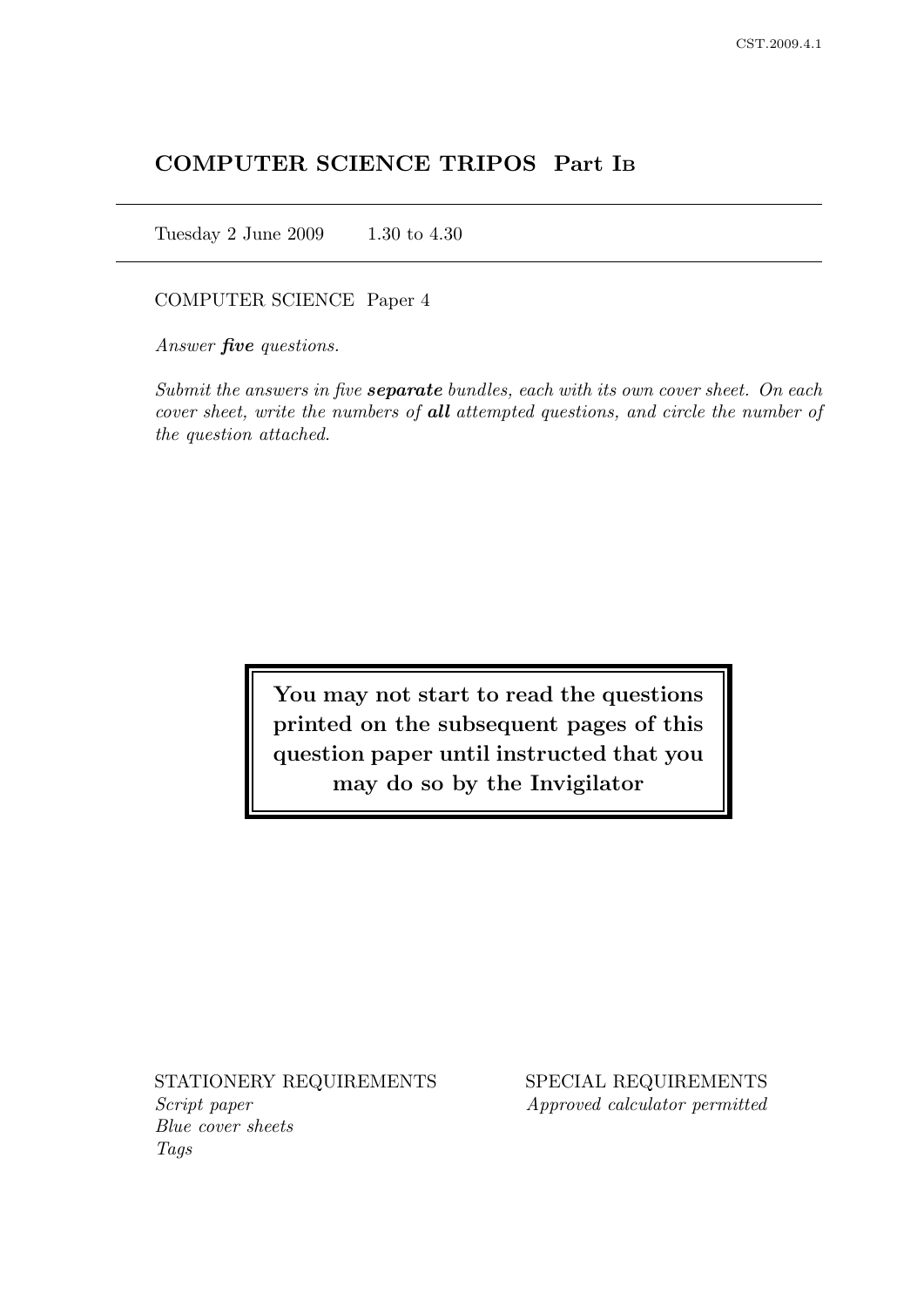## 1 Algorithms II

- (a) Explain the terms amortized analysis and aggregate analysis, highlighting the difference between them. [3 marks]
- (b) Assume that the following two classes, which implement the standard stack (last-in first-out) and queue (first-in first-out) data structures, are available.

| class Stack             | class Queue             |
|-------------------------|-------------------------|
| void push (Item x)      | void enqueue (Item x)   |
| Item pop()              | Item dequeue()          |
| Boolean $i$ s $Empty()$ | Boolean $i$ s $Empty()$ |

- $(i)$  A Multistack class is derived from Stack with the addition of two methods:
	- a void multipush(Itemlist l) that takes a list l of items and pushes each of the items onto the stack (each action of extracting an item from the list and pushing it onto the stack has constant cost), and
	- a void multipop(int m) that takes an integer m and pops that many items off the stack (raising an exception if there were fewer, but don't worry about that).

Is it true or false that, given an arbitrary sequence of  $n$  Multistack operations starting from an empty Multistack, each operation in the sequence has amortized constant cost? Justify your answer in detail.

[5 marks]

- $(ii)$  Provide an implementation of class Queue using no other data structures than Item, Boolean, int and Stack. The amortized running time of each Queue method must be constant. (*Note that you may only use the* Stack as a black box: you are not allowed to access its internal implementation.) [7 marks]
- (iii) Using the potential method, prove that the amortized running time of all your Queue methods from part  $(b)(ii)$  is indeed constant. [5 marks]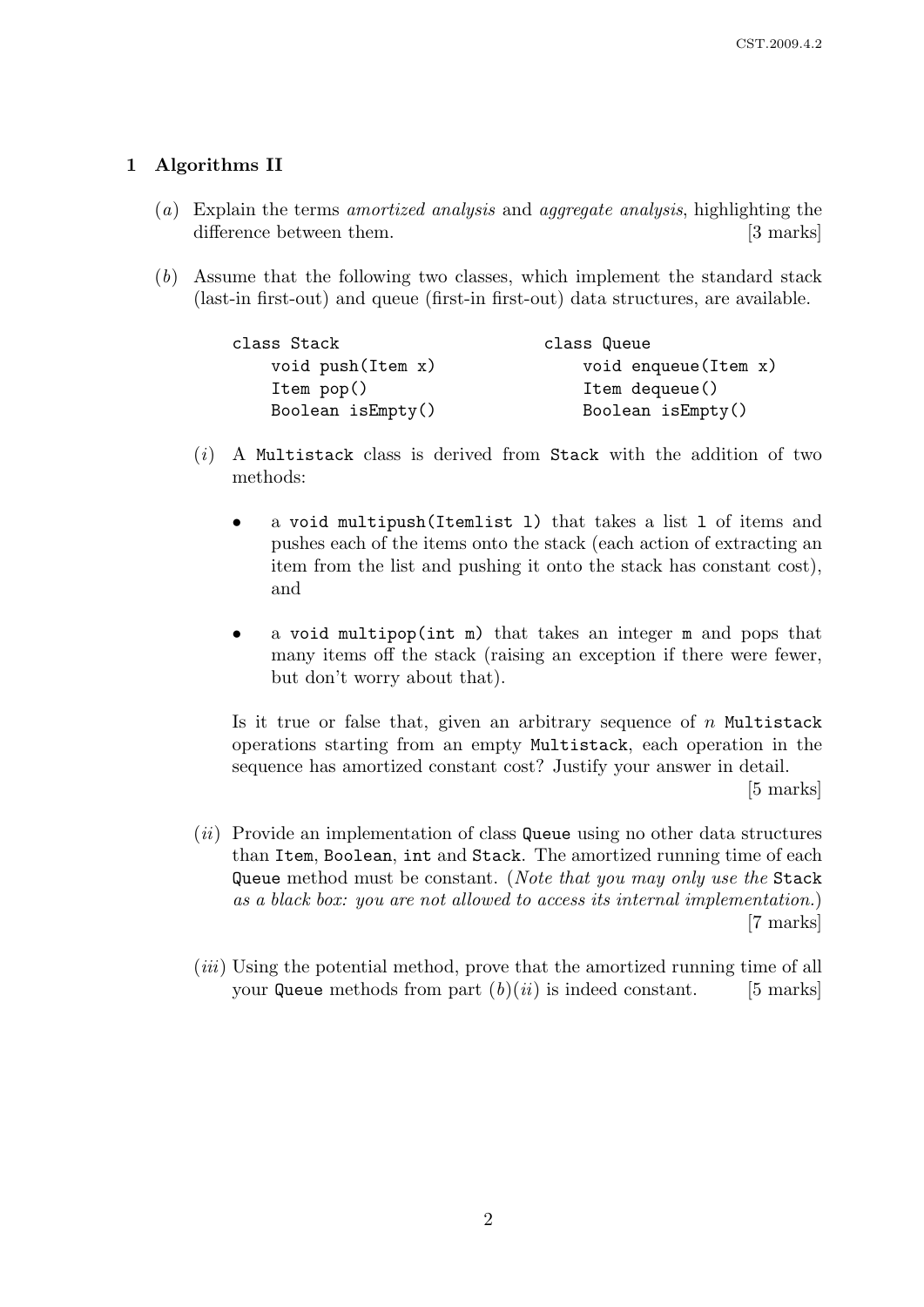## 2 Algorithms II

(a) Given the following Fibonacci heap, where nodes with an asterisk are "marked", perform extractMin() on it and then decreaseKey() on the node whose key is currently 66, bringing it down to 4. Redraw the changed heap as you go along.

You need only draw any significant intermediate states of the heap, adding any necessary explanations so that a reader can follow what you are doing and why.  $[5 \text{ marks}]$ 



- (b) Fibonacci heaps are designed so that their trees never become excessively "wide and shallow". Why? Justify this design goal in detail and then explain how it is achieved. [5 marks]
- (c) Nothing, however, stops the trees in a Fibonacci heap from growing "tall and narrow". Prove this by describing a sequence of Fibonacci heap operations that, given an integer n, produces a Fibonacci heap made of a single tree consisting of a linear chain of n nodes (in other words, each node in the tree except for the last one is the parent of exactly one node, and each node except for the first one is the child of exactly one node). [10 marks]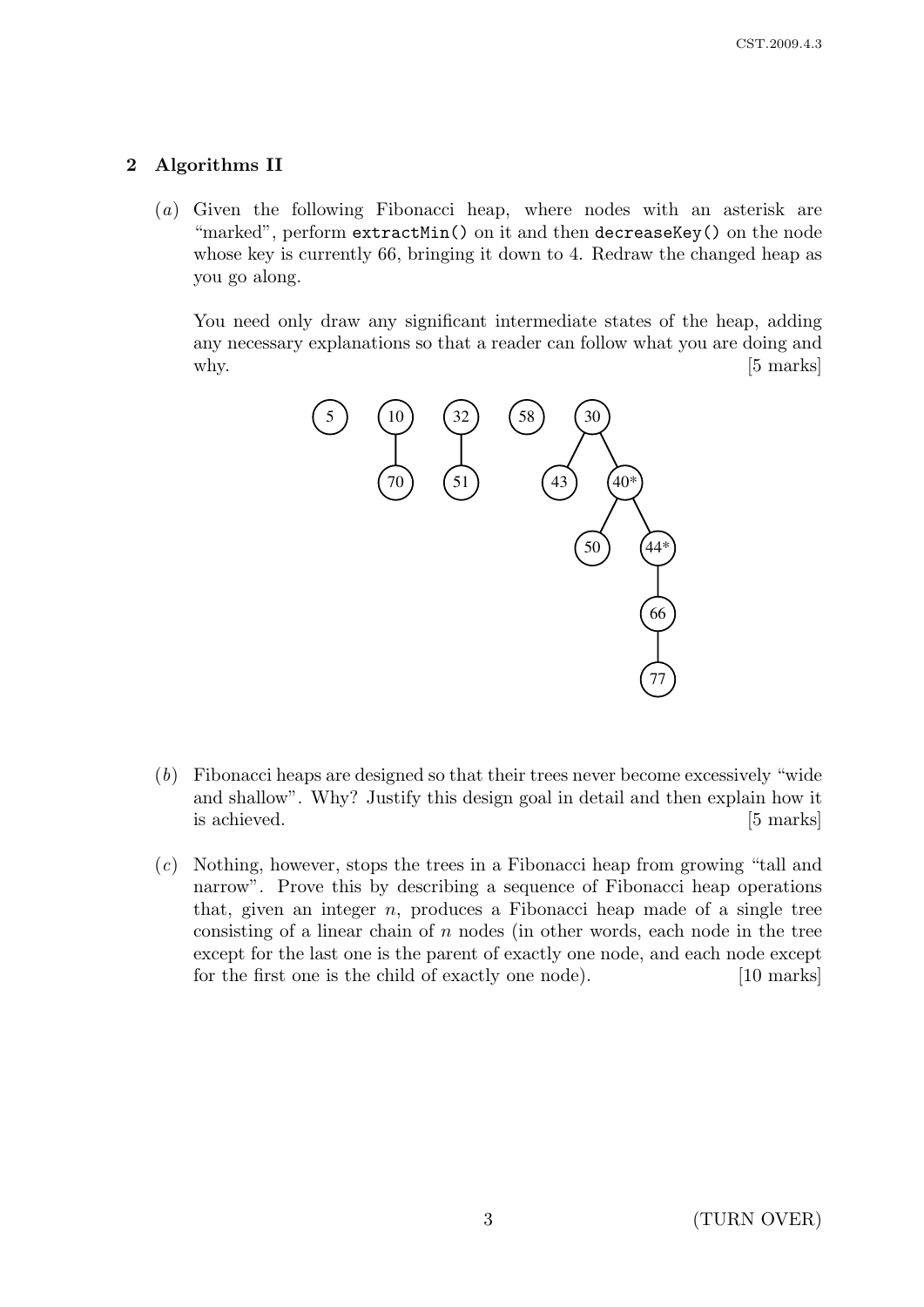### 3 Artificial Intelligence I

- (a) Explain the difference between uninformed and informed search. List two examples of each type of algorithm. [2 marks]
- (b) In the context of planning, describe what a heuristic is and what it means for it to be admissible. List two examples of typical heuristic functions. [Hint: consider the problem in part (d) below.] [2 marks]
- $(c)$  Explain what  $A^*$  search is, including the advantages and disadvantages with respect to its theoretical properties. [3 marks]
- (d) Draw a search tree for the 8-puzzle problem up to depth 4 (start state is depth 0) using the  $A^*$  algorithm (omit repeated states) with the evaluation function  $f(n) = p(n) + h(n)$ , where  $p(n)$  is the number of steps from the start state (start state is step 0) and  $h(n)$  is the number of misplaced tiles. Note that the actions for sliding tiles should be used in this order: right, left, up and down. Write the values of f and of its components  $p$  and  $h$  under each state. You may use an abbreviated notation indicating only the tiles that change.

[10 marks]

| Start state |    |   | Goal state |   |  |
|-------------|----|---|------------|---|--|
|             | ٠, | ว |            | റ |  |
|             |    | 5 |            | 5 |  |
|             | հ  |   |            |   |  |

 $(e)$  Briefly explain IDA\* search and its advantages and disadvantages. What happens when using IDA\* in the search problem in part  $(d)$  if the IDA\* limit is 3? What happens if the limit is 4 (in terms of number of states)? [3 marks]

4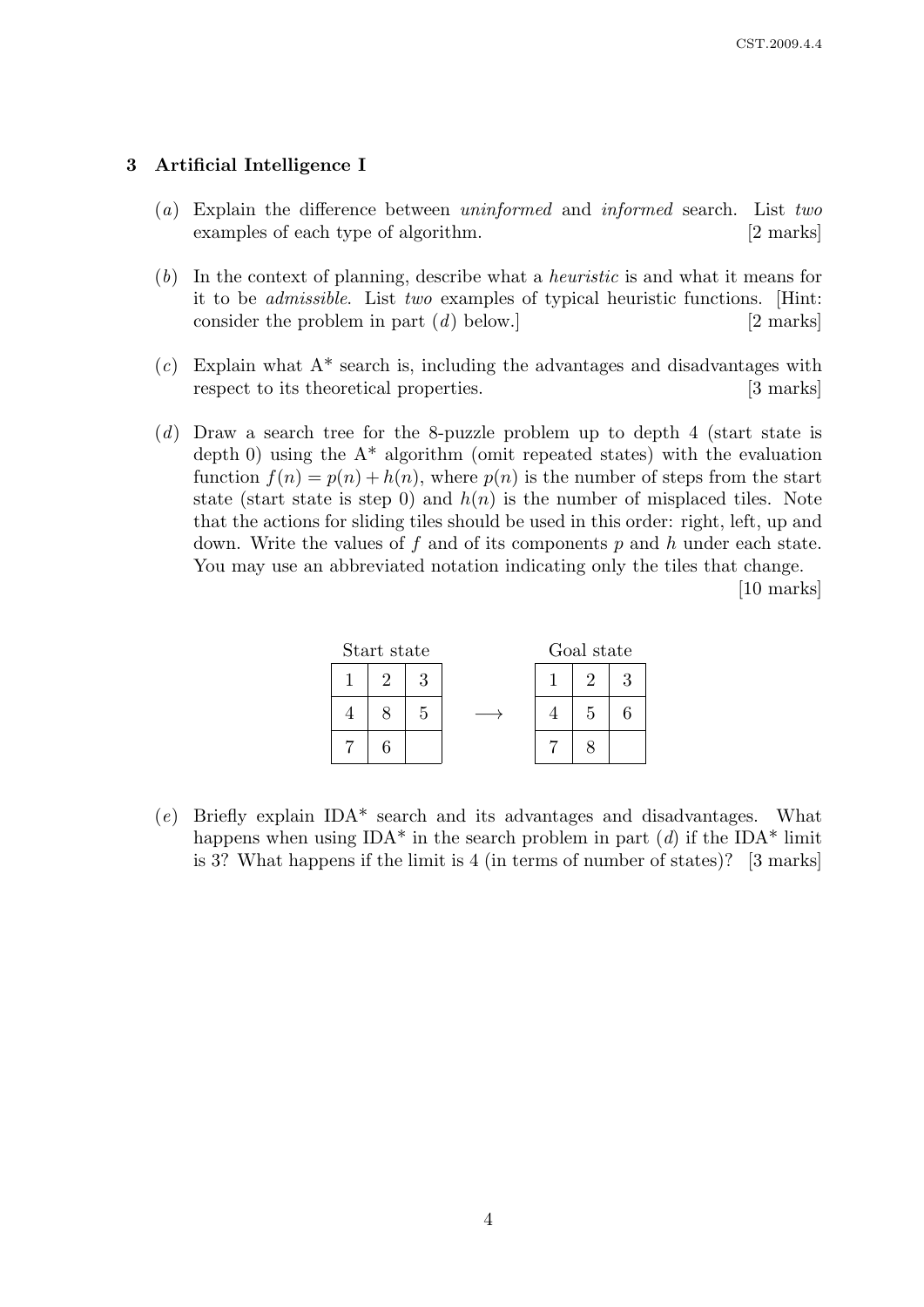### 4 Artificial Intelligence I

- $(a)$  Describe the following in the context of planning:
	- $(i)$  STRIPS operators; [1 mark]
	- (*ii*) situation space versus plan space (point out the differences); [2 marks]
	- $(iii)$  partial order planning (briefly explain key features). [2 marks]
- (b) Consider the following partial order planning problem for creating a picture of an aquarium. The goal is to have painted background and also drawn(Fish), drawn(Crab) and drawn(Seahorse). The start state is empty(Picture). You can use the following:
	- paint background with precondition empty(Picture) and with effects painted background and ¬empty(Picture)
	- draw(x) with no preconditions and with effects drawn(x) and ¬empty(Picture)
	- $(i)$  Write the *start* state and the *finish* state. Draw a partial order plan with preconditions above the operators and effects below the operators. Draw the causal links. [8 marks]
	- (*ii*) Define what threats are. Comment on whether there are any in your partial order plan above, and how you would solve them. Add temporal links to your partial plan as dotted arcs. [4 marks]
	- $(iii)$  How many solution plans are there in your partial order plan? List all solution plans with total ordering of steps implied by your partial order plan. [3 marks]

#### 5 Computer Graphics and Image Processing

- (a) Describe an algorithm that draws a Bézier cubic curve to a specified tolerance using straight lines. [7 marks]
- (b) Describe an algorithm for clipping a line against a rectangle. [7 marks]
- $(c)$  A Bézier cubic curve could be clipped and drawn using the algorithm in part  $(a)$  to produce straight lines and the algorithm in part  $(b)$  to do the clipping. Describe a more efficient algorithm that draws a Bézier cubic curve clipped against a rectangle. [6 marks]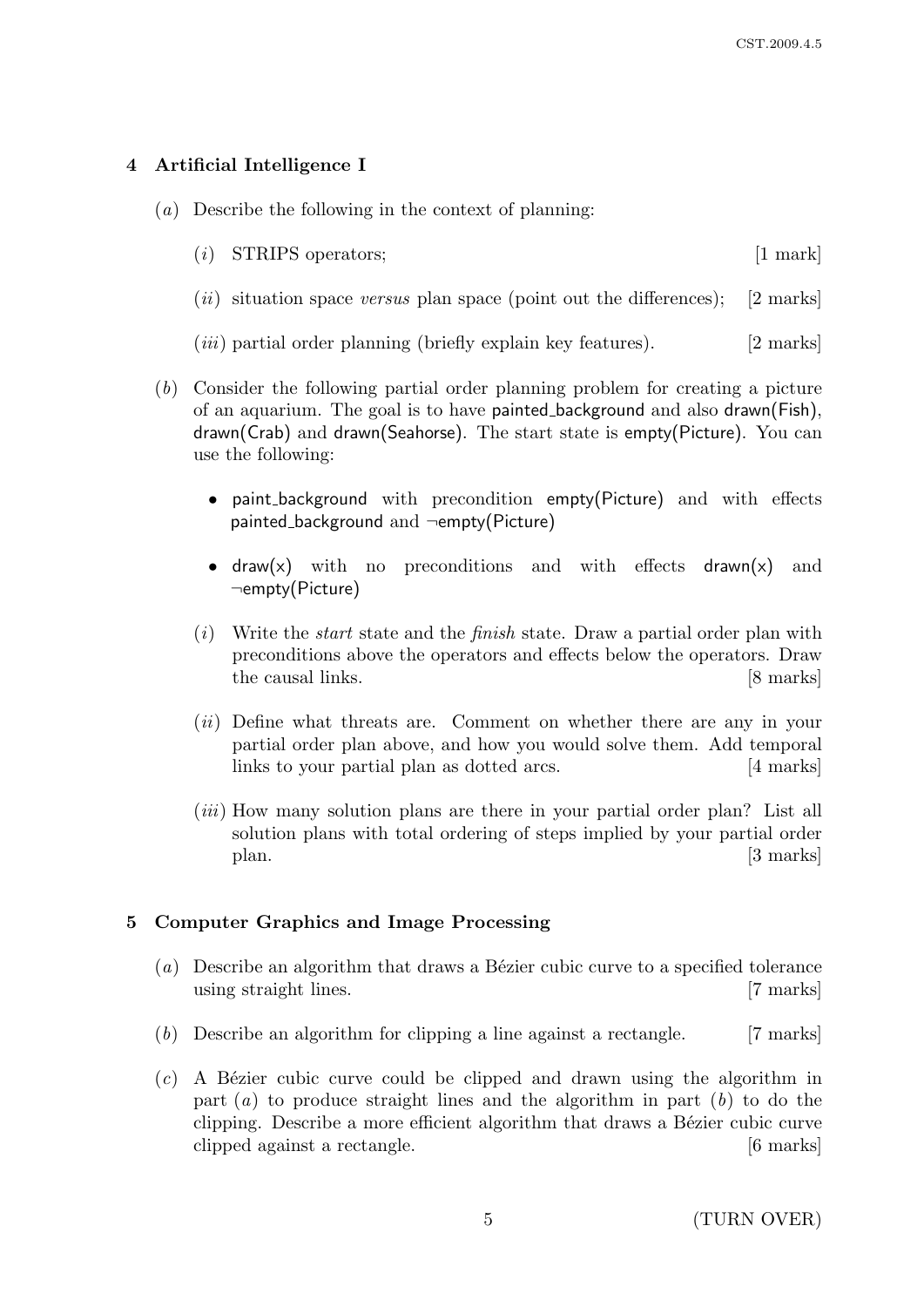### 6 Computer Graphics and Image Processing

- (a) Describe the A-buffer polygon scan conversion algorithm using  $4 \times 4$  sub-pixels for each pixel. [10 marks] [10 marks]
- (b) It is possible to represent continuous tone greyscale images using just black ink on white paper because of limitations in the human visual system. Explain how and why. [4 marks]
- (c) Describe an algorithm that, given a greyscale image, will produce a black and white (bi-level) image of four times the resolution in each dimension which provides a good approximation to the greyscale image. [6 marks]

### 7 Databases

- (a) Define Boyce–Codd Normal Form (BCNF). [3 marks]
- (b) Suppose that  $R(A, B)$  is a relational schema with two attributes, A and B. Show that this schema must be in BCNF. [6 marks]
- (c) Describe a procedure that can take as input any relation schema  $R(X)$  together with functional dependencies  $F$  over the attributes of the set  $X$ , and return a decomposition of the input schema where each relation is in BCNF. Make sure you argue that the procedure is correct and terminates. [8 marks]
- (d) Does your BCNF decomposition procedure always preserve all functional dependencies? Explain your answer. [3 marks]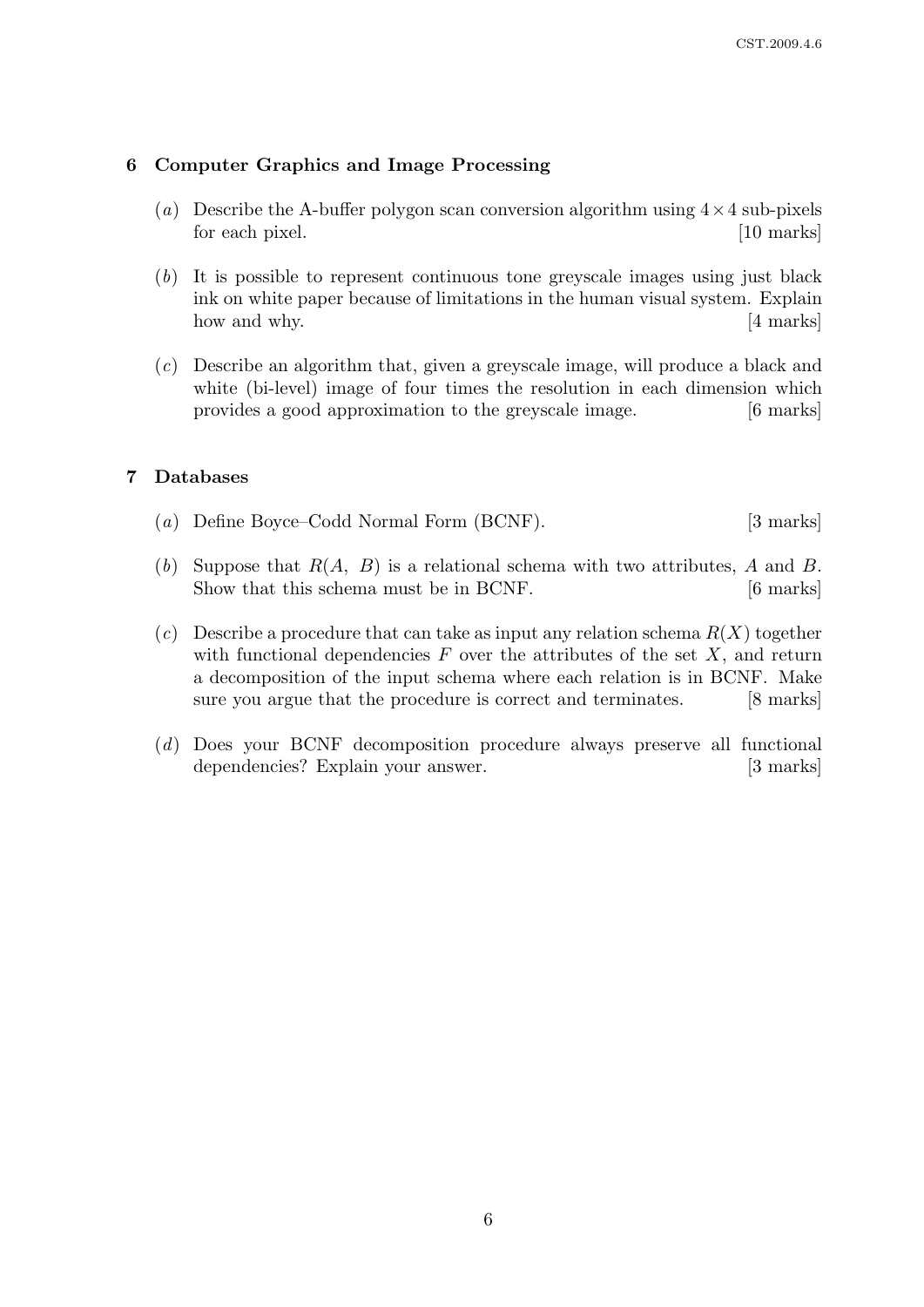### 8 Databases

- (a) Define the concept of a *functional dependency*.  $[2 \text{ marks}]$
- (b) Let  $R(A, B, C, D, E, F)$  be a database schema with functional dependencies

$$
A, B \rightarrow C
$$
  
\n
$$
B, C \rightarrow A, D
$$
  
\n
$$
D \rightarrow E
$$
  
\n
$$
C, F \rightarrow B
$$

(i) Compute the closure of  $\{A, B\}$ . [3 marks]

(*ii*) Is  $A, B \to D, F$  a functional dependency over R? Justify your answer. [1 mark]

- $(c)$  Define the concept of a *multivalued dependency*. [2 marks]
- (d) Suppose the functional dependency  $X \to Y$  holds on a relational schema. Does this mean that the multivalued dependency  $X \rightarrow Y$  holds? Justify your answer. [3 marks]
- (e) Define the concept of a *lossless-join decomposition*. [3 marks]
- (f) Let  $R(X)$  be a database schema, where X is a set of attributes. Show that  $S(Y \cup Z)$  and  $T(Y \cup (X - Z))$  is a lossless-join decomposition of  $R(X)$  if and only if the multivalued dependency  $Y \rightarrow Z$  holds over R. [6 marks]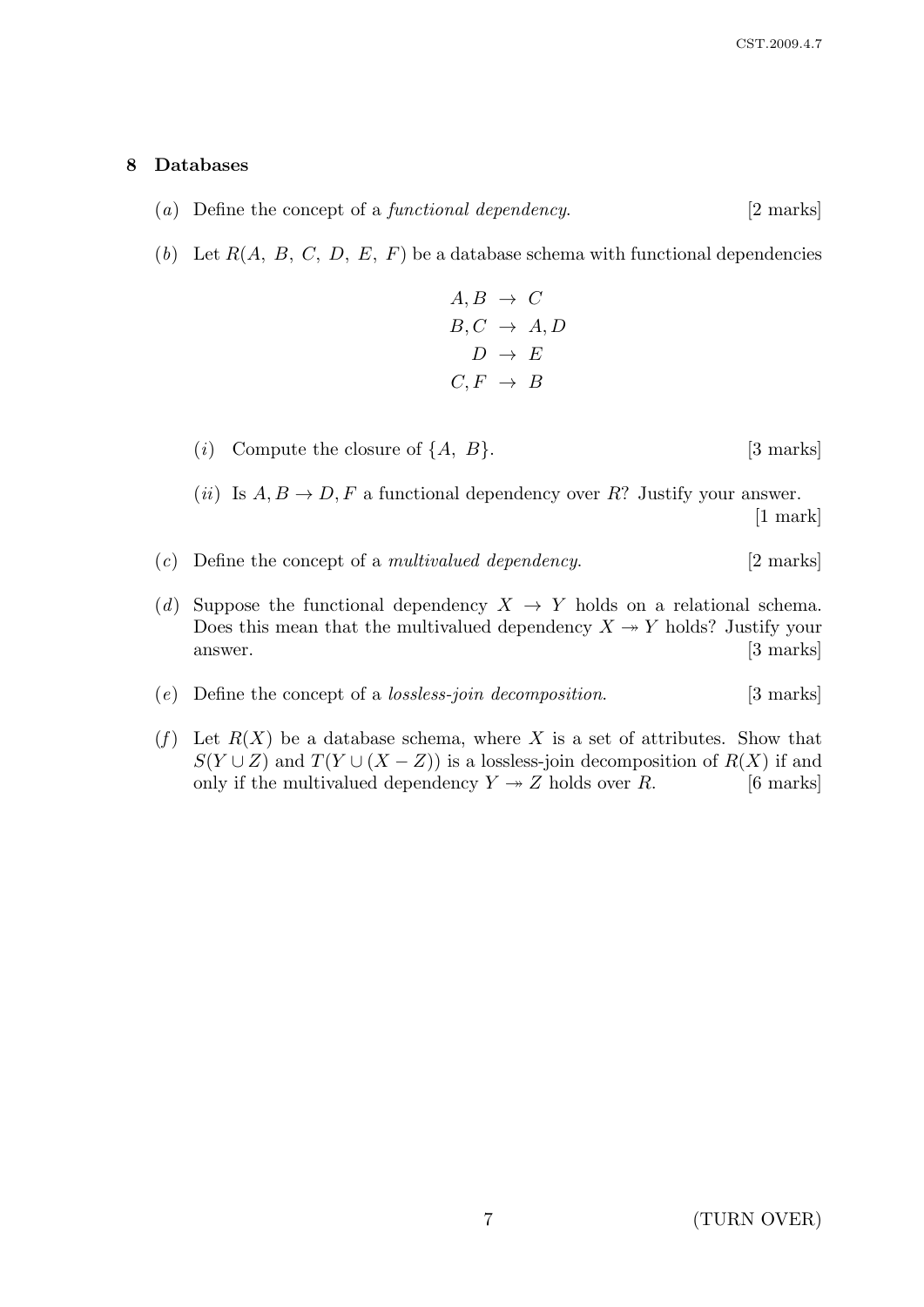## 9 Mathematical Methods for Computer Science

For functions  $f : \mathbb{R} \to \mathbb{C}$  define the *Fourier transform* of f, written  $\mathcal{F}_{[f]}(\omega)$ , as the function  $\mathbb{R} \to \mathbb{C}$  given by

$$
\mathcal{F}_{[f]}(\omega) = \frac{1}{2\pi} \int_{-\infty}^{\infty} f(x)e^{-i\omega x} dx
$$

whenever the integral exists.

(a) Show that

$$
\mathcal{F}_{[\alpha f+\beta g]}(\omega) = \alpha \mathcal{F}_{[f]}(\omega) + \beta \mathcal{F}_{[g]}(\omega)
$$

for all complex constants  $\alpha, \beta \in \mathbb{C}$  and functions f and g such that their Fourier transforms exist. [4 marks]

(b) For  $a, b \in \mathbb{R}$  with  $a \neq 0$ , let  $g(x) = f(ax + b)$ . Show that

$$
\mathcal{F}_{[g]}(\omega) = \frac{1}{|a|} e^{i\omega b/a} \mathcal{F}_{[f]}\left(\frac{\omega}{a}\right)
$$

[6 marks]

(c) Derive  $\mathcal{F}_{[f_c]}(\omega)$  where

$$
f_c(x) = \begin{cases} 1 & -c < x \le c \\ 0 & \text{otherwise} \end{cases}
$$

and  $c$  is a positive constant.  $[4 \text{ marks}]$ 

(d) For the piecewise constant function

$$
h(x) = \begin{cases} 0 & x > 4 \\ 2 & 3 < x \le 4 \\ 1 & 2 < x \le 3 \\ 3 & 1 < x \le 2 \\ 0 & x \le 1 \end{cases}
$$

derive its Fourier transform  $\mathcal{F}_{[h]}(\omega)$ .

 $[6$  marks $]$